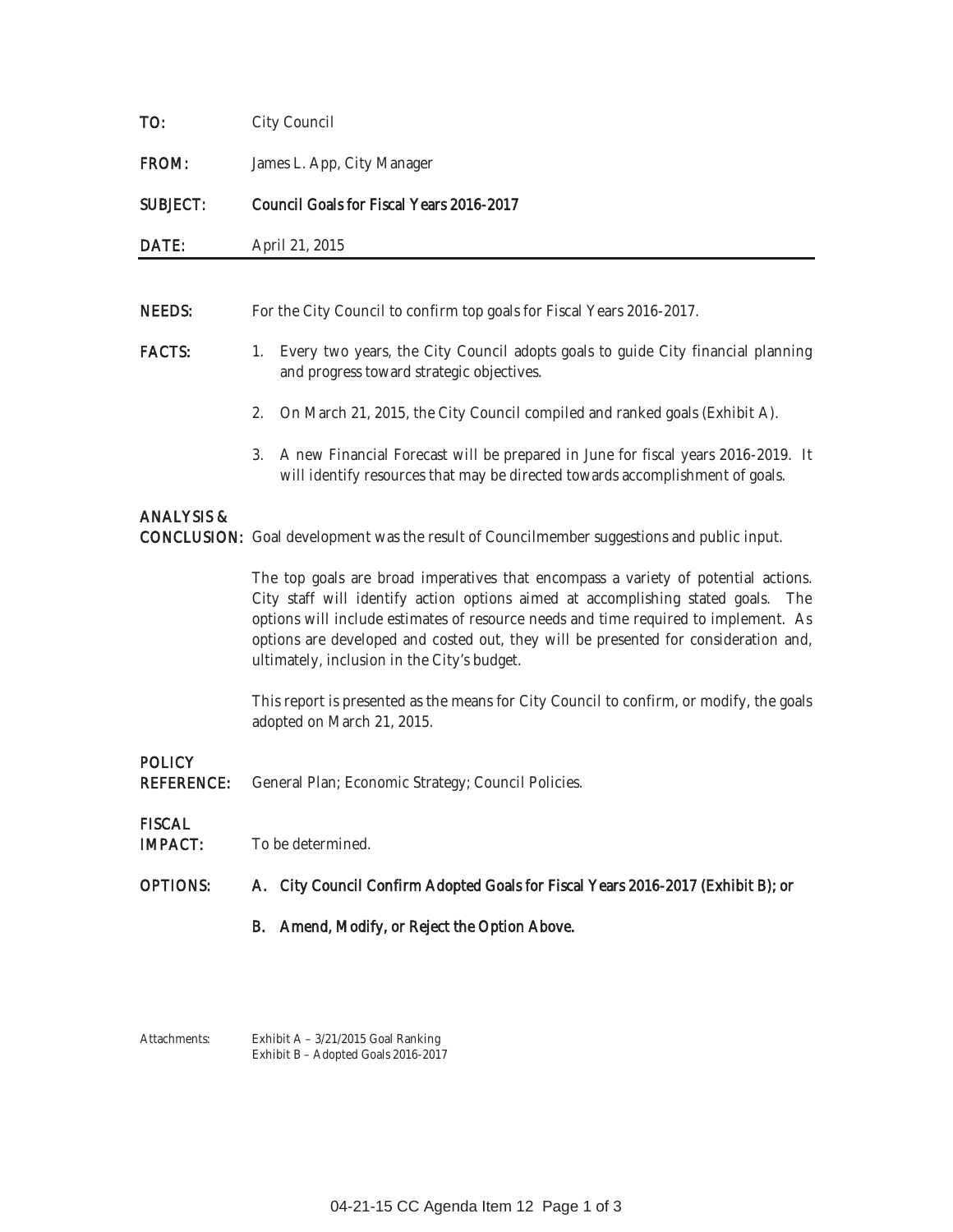## EXHIBIT A

| <b>Council Goal Setting - 2015</b><br><b>Consolidated</b><br><b>Tabulation Sheet</b>                                                                                |                |                |                         |          |                         |       |
|---------------------------------------------------------------------------------------------------------------------------------------------------------------------|----------------|----------------|-------------------------|----------|-------------------------|-------|
| <b>Goal Suggestion</b>                                                                                                                                              | <b>Martin</b>  | Strong         | Hamon                   | Gregory  | <b>Reed</b>             | Total |
| <b>Moving Forward</b>                                                                                                                                               |                |                |                         |          |                         |       |
| Maintain fiscal stability by living within our means,<br>maximize revenues, and aggressively capturing lost<br>revenues, minimizing expenditures where possible     | 4              | 4              | $\overline{\mathbf{4}}$ | 4        | $\overline{\mathbf{2}}$ | 18    |
| Expand efforts to invest in city infrastructure through the<br>strategic use of city reserves, with an emphasis on<br>streets, parks, landscaping, and facilities   | 4              | $\overline{2}$ | $\overline{\mathbf{4}}$ | 4        | $\overline{2}$          | 16    |
| Establish a volunteer coordinator and continue to<br>promote and encourage volunteerism                                                                             |                | 1              | 1                       | $\bf{0}$ | $\bf{0}$                | 4     |
| <b>Economic Development</b>                                                                                                                                         |                |                |                         |          |                         |       |
| Make every effort to grow existing economic elements,<br>retain existing endangered businesses and provide<br>opportunities for new employment and economic growth. | $\mathbf 0$    | 4              | 1                       | 0        | 4                       | 9     |
| Encourage the orderly development of new homes and<br>workforce housing                                                                                             | $\overline{2}$ | 3              | $\overline{2}$          | 4        | 4                       | 15    |
| <b>Water</b><br>Continue with Implementation of Urban Water<br>Management Plan, including aggressively procuring and<br>protecting water supplies                   | 4              | 4              | $\overline{2}$          | 4        | $\mathbf{2}$            | 16    |
| Support Local management of groundwater resources                                                                                                                   | $\mathbf{2}$   | 1              | 3                       | 0        | $\overline{2}$          | 8     |
| Airport                                                                                                                                                             |                |                |                         |          |                         |       |
| Move forward with implementation of Airport<br>Improvement Business Plan, including stakeholders in<br>the process.                                                 | $\overline{2}$ | 1              | $\mathbf{3}$            | 4        | $\overline{\mathbf{4}}$ | 14    |
|                                                                                                                                                                     |                |                |                         |          |                         |       |
| <b>Total Score</b>                                                                                                                                                  | 20             | 20             | 20                      | 20       | 20                      | 100   |

### **Total Available Points 20**

**4 = Most Important Goal**

**3 = Important Goal to Achieve**

**2 = Address if resources are available**

**1 = Defer to next budget for consideration**

**0 = Not a priority goal**